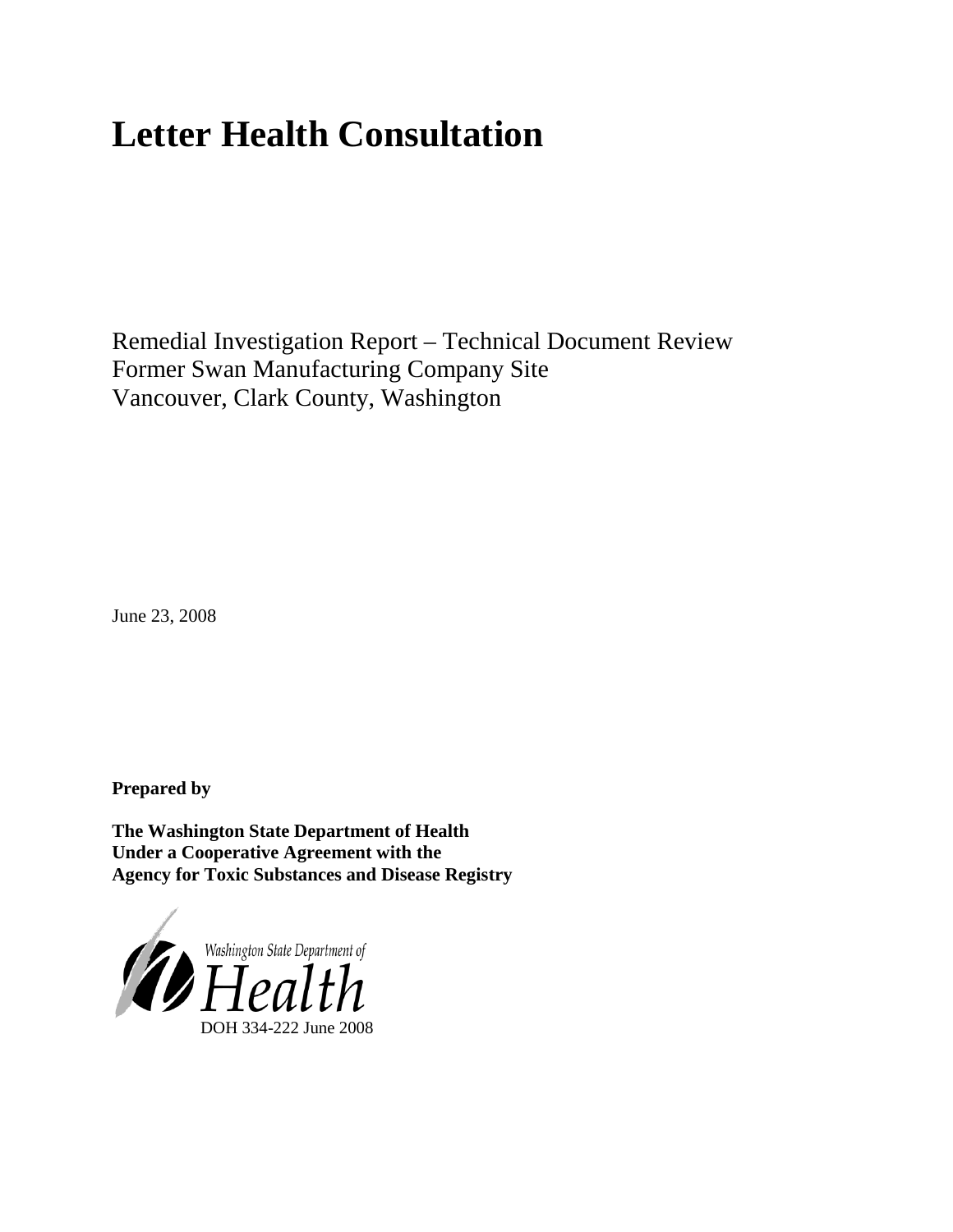## **Foreword**

The Washington State Department of Health (DOH) has prepared this health consultation in cooperation with the Agency for Toxic Substances and Disease Registry (ATSDR). ATSDR is part of the U.S. Department of Health and Human Services and is the principal federal public health agency responsible for health issues related to hazardous waste. This health consultation was prepared in accordance with methodologies and guidelines developed by ATSDR.

The purpose of this health consultation is to identify and prevent harmful human health effects resulting from exposure to hazardous substances in the environment. Health consultations focus on specific health issues so that DOH can respond to requests from concerned residents or agencies for health information on hazardous substances. DOH evaluates sampling data collected from a hazardous waste site, determines whether exposures have occurred or could occur, reports any potential harmful effects, and recommends actions to protect public health. The findings in this report are relevant to conditions at the site during the time of this health consultation, and should not necessarily be relied upon if site conditions or land use changes in the future.

For additional information or questions regarding DOH or the contents of this health consultation, please call the health advisor who prepared this document:

Barbara Trejo Washington State Department of Health Office of Environmental Health Assessments P.O. Box 47846 Olympia, WA 98504-7846 360-236-3373 FAX 360-236-2251 1-877-485-7316 Website: [http://www.doh.wa.gov/consults](www.doh.wa.gov/consults)

For people with disabilities, this document is available on request in other formats. To submit a request, please call 1-800-525-0127 (TTY/TDD 711).

For more information about ATSDR, contact the ATSDR Information Center at 1-888-422-8737 or visit the agency's Web site: www.atsdr.cdc.gov/.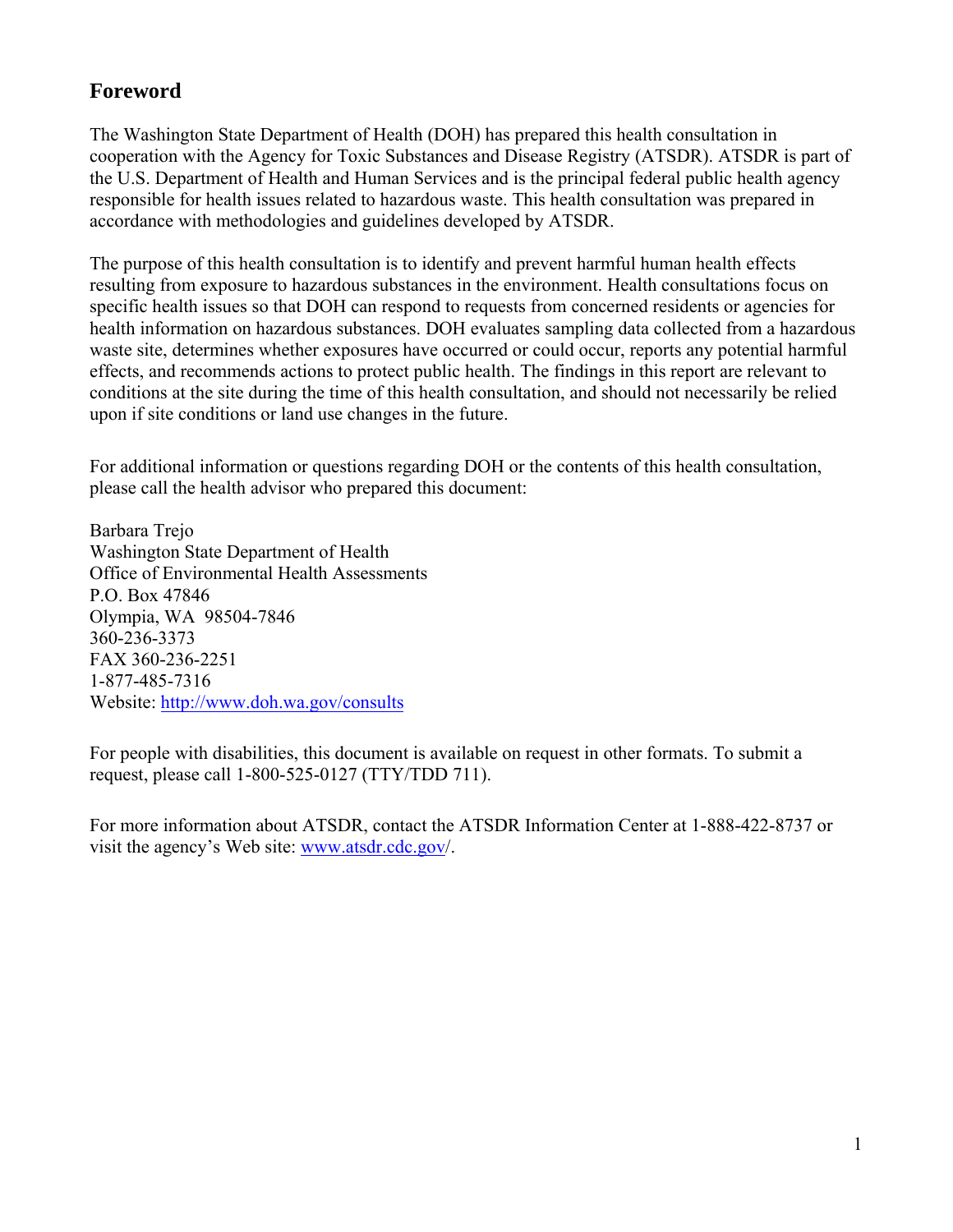

#### STATE OF WASHINGTON DEPARTMENT OF HEALTH

Division of Environmental Health Office of Environmental Health Assessments *234 Israel Road S.E. Town Center 3 PO Box 47846 Olympia, Washington 98504-7846 Tel: 360.236.3184 Toll Free: 1.877.485.7316 FAX: 360.236.2251 TDD Relay Service: 1.800.833.6388*

June 23, 2008

| TO:             | Craig Rankine<br><b>Washington Department of Ecology</b>                                                                                   |
|-----------------|--------------------------------------------------------------------------------------------------------------------------------------------|
| FROM:           | Barbara Trejo<br>Washington Department of Health                                                                                           |
| <b>SUBJECT:</b> | Remedial Investigation Report – Technical Document Review<br>Former Swan Manufacturing Company Site<br>Vancouver, Clark County, Washington |

#### *Background and Statement of Issues*

The Swan Manufacturing Company (SMC) site is being investigated and cleaned up by the Port of Vancouver (Port), the current property owner, under Washington Department of Ecology (Ecology) oversight. Releases of trichloroethylene (TCE), which is often contaminated with other chlorinated solvents (e.g., tetrachloroethylene (PCE)), occurred to soil and groundwater at the former SMC property.

The contaminated groundwater has migrated off the property and now underlies some industrial areas and a portion of the Fruit Valley neighborhood (a predominantly residential area), south of Fourth Plain Boulevard. The Fruit Valley neighborhood is connected to city water so the community is not drinking the contaminated groundwater. However, shallow solventcontaminated groundwater from the former SMC property, along with solvent-contaminated groundwater migrating from the Cadet Manufacturing site (located northeast of the SMC property), has affected indoor air at some Fruit Valley homes via the groundwater to indoor air pathway. The solvent levels found in indoor air, however, are generally low. Ecology will be working with the Port to address the vapor intrusion pathway in the near future.

There is some limited groundwater use in the industrial part of the site. However, where it is used as potable water, groundwater is treated and/or monitored to ensure that solvent levels do not exceed federal drinking water standards. Some indoor air testing has been conducted in some industrial buildings overlying the contaminated groundwater but solvent levels appear to be similar to background levels.

Clark Public Utilities is planning to install a public water supply well east of Vancouver Lake, which is located northwest of the Swan property. Pumping from this well could cause the SMC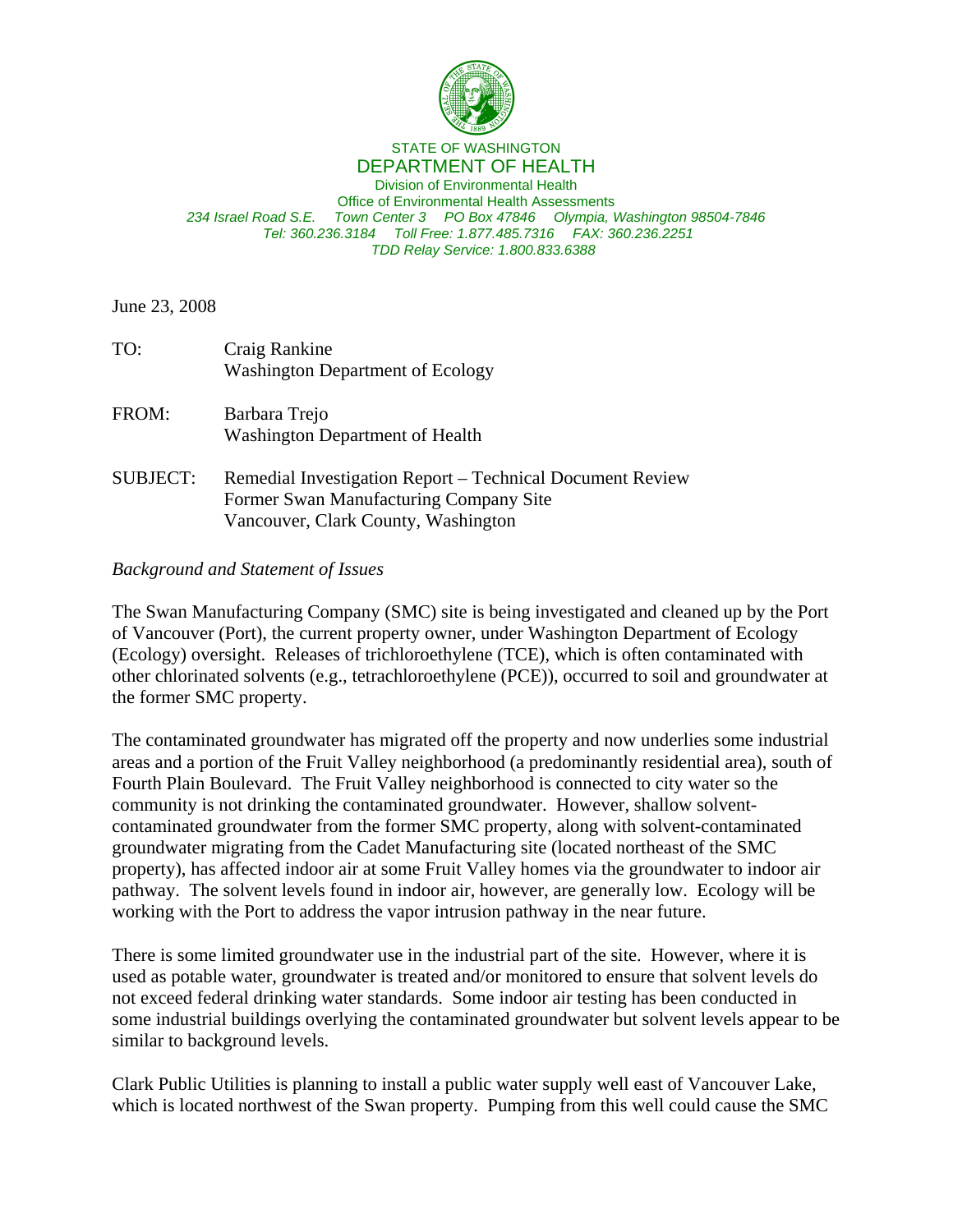Craig Rankine Page 2 June 23, 2008

(and the Cadet) groundwater plume to migrate toward that well and pose a future drinking water threat. The Port is taking steps to prevent the contaminated groundwater from migrating toward that well by installing a groundwater pump and treatment system, which the Port plans to activate in early 2009.

The Port has been conducting remedial investigation work at the site since 1998 to assess the nature and extent of the site contamination. That work included testing soils at the SMC property, installing wells and probes to measure groundwater and soil gas contaminant levels across the site, testing outdoor air, and testing indoor air at homes and industrial buildings overlying the shallow solvent contaminated groundwater. The Port also conducted some interim actions including excavation of some contaminated soil on the SMC property and groundwater treatment to begin reducing contaminant levels. The March 30, 2007 *Final Remedial Investigation (RI) Report, Former Building 2220 Site (a.k.a. Swan Manufacturing Company Site)*, prepared by Parametrix for the Port of Vancouver, summarizes that work, which is the subject of this health consultation.

#### *Discussion*

The Washington Department of Health (DOH) has completed its review of the March 30, 2007, *Final Remedial Investigation (RI) Report*. Although DOH has a number of comments on the document, it should be acknowledged that this version of the RI is significantly improved from the previous version. The site background information was expanded and the rationale for investigation work was clarified. In addition, more data interpretation was provided. All this additional information improved the document.

The following numbered comments summarize issues/concerns identified by DOH during its review of this latest version of the RI report.

- 1. **Section 2.6, Regulatory Framework, paragraph 5** It is noted that cleanup standards will be established as part of the FS. This is not uncommon. However, without the cleanup standards, the lateral and vertical extent of the contamination cannot be determined. This is an information gap that needs to be addressed before moving into the FS. DOH recommends that the Port work with Ecology (and DOH, if necessary) to resolve cleanup level issues and determine the extent of the contamination prior to starting the FS. Such an approach could save all parties significant time, including time to turn reports around and initiate remedies at the site.
- 2. **Section 3.3.1, Investigations of Off-Site Impacts to the East and North of Building 2220**  – Only a portion of the Port's NFVN 1998 investigation results and QA/QC summary are provided in Appendix A. The remaining results and QA/QC report should be provided.

The 1998 NFVN results presented in the text do not match with the results presented in Table 3-7. The Port has since sent a revised Table 3-7 (e-mail from Richard Roche, Parametrix, to Barbara Trejo, DOH, and Craig Rankine, Ecology, May 14, 2008) and the table and text are now consistent. The revised table should be included with the Port's responses.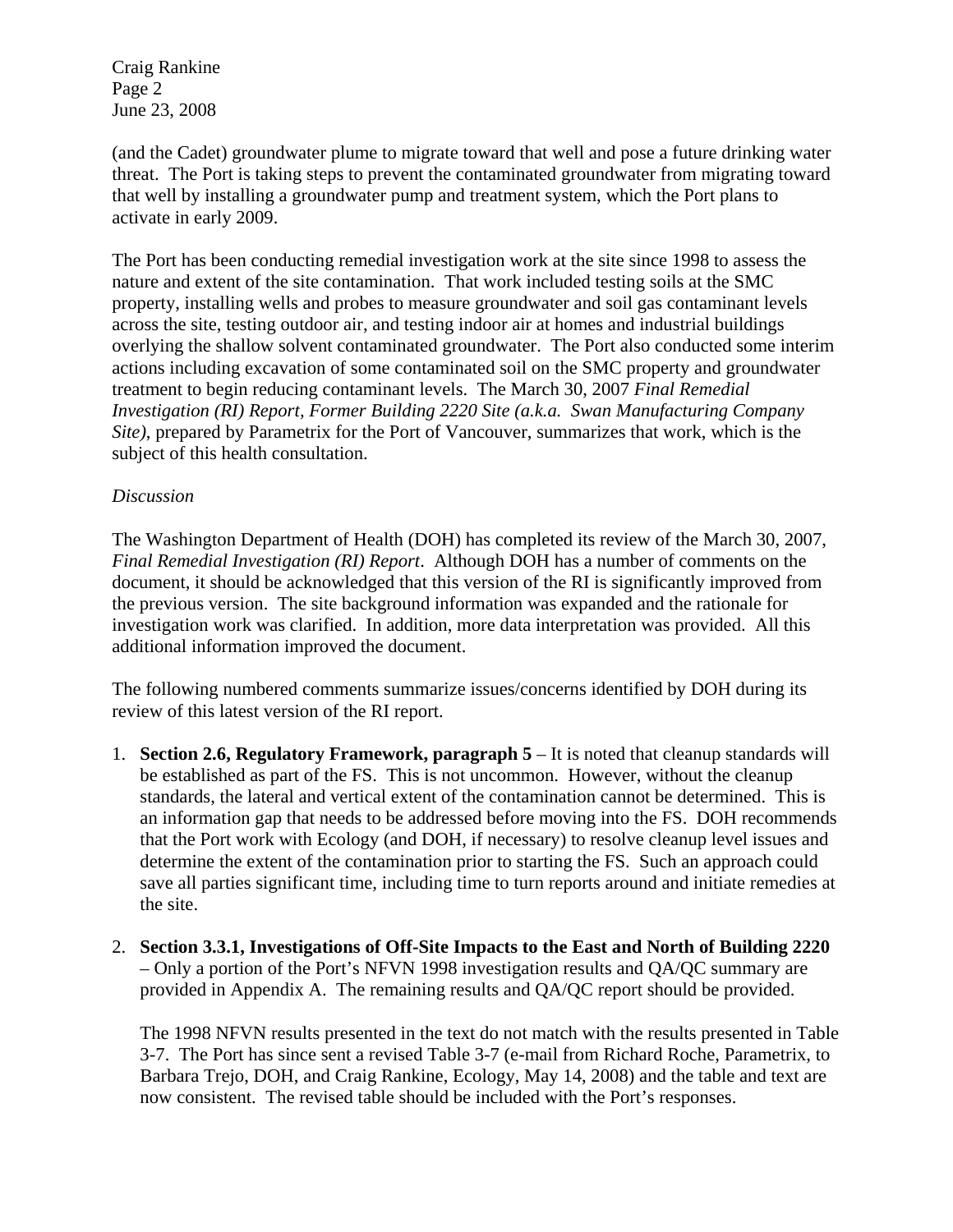Craig Rankine Page 3 June 23, 2008

> A more detailed discussion about the distribution of soil and groundwater contamination found in 1998 in the NFVN is necessary. However, that could be included in the upcoming Cadet RI report rather than in a revised Swan RI report.

- 3. **Section 3.3.2, Vertical Distribution of VOCs in Groundwater, last paragraph, third bullet** – It is noted that a deep zone of moderately contaminated groundwater is located between 140 feet and 200 feet below ground surface (bgs). However, the referenced data summary table indicates that the moderately contaminated groundwater extends to 220 feet bgs. The table and/or text should be revised so they are consistent.
- 4. **Sections 4 through 4.5.5** There are numerous references throughout these sections about the past MTCA Method A soil cleanup for TCE (500 ug/kg or 0.5 mg/kg). It should be noted that the current MTCA Method A soil cleanup level for TCE is 30 ug/kg or 0.03 mg/kg. This level is intended to be protective of groundwater. This change should be noted.
- 5. **Section 4.1.1, Interim Action Rationale, Source Control, Bullet 1** It is noted that TCE was detected in soil in the vicinity of Building 2220 to depths of approximately 17 feet bgs during the first soil interim action, which is true. However, it should also be noted that no soil samples were collected beyond 17 feet during that work (this is confirmed in Section 4.2.4.1, which discusses verification sampling and indicates that this sampling could not be done on the floor of the excavation because it was below the groundwater table) and that many of the 17 foot samples contained TCE well above the cleanup level (see Tables 3-2 and 3-4). Consequently, the vertical extent of the soil contamination likely extends beyond 17 feet bgs and is possibly an on-going source of groundwater contamination. This bullet should be revised to reflect these facts. [Note: DOH understands that the Port subsequently conducted a fine-grained sand study in September 2004 because residual contamination was believed to exist in this unit. Elevated levels of TCE and PCE were found in soil up to 30 feet bgs and sometimes in the medium to coarse sand unit that underlies the fine-grained sand unit (see Figures 5-6 and 5-7). This contaminated soil could be an ongoing source of groundwater contamination]. Further study of the vertical extent of soil contamination might be necessary.
- 6. **Section 4.1.1, Groundwater Resource Protection, Potential Concern for Public Health, Bullet 2** – It is noted in the report that groundwater in the vicinity of the Building 2220 site is used by the Port as a potable drinking water source. However, the specific location was not identified in the report. The Port should identify the location of this well, the well uses, and possible receptors.
- 7. **Section 4**.**3, Extent of TCE-Impacted Soil Remaining After Excavation, paragraph 1** The report notes that all TCE contaminated soil above 500 ug/kg associated with the SMC site, except a small area to the south of the soil excavation, was removed during the soil interim action. However, the investigation work conducted prior to the interim action suggests that TCE contaminated soil exists below the maximum depth of the excavation and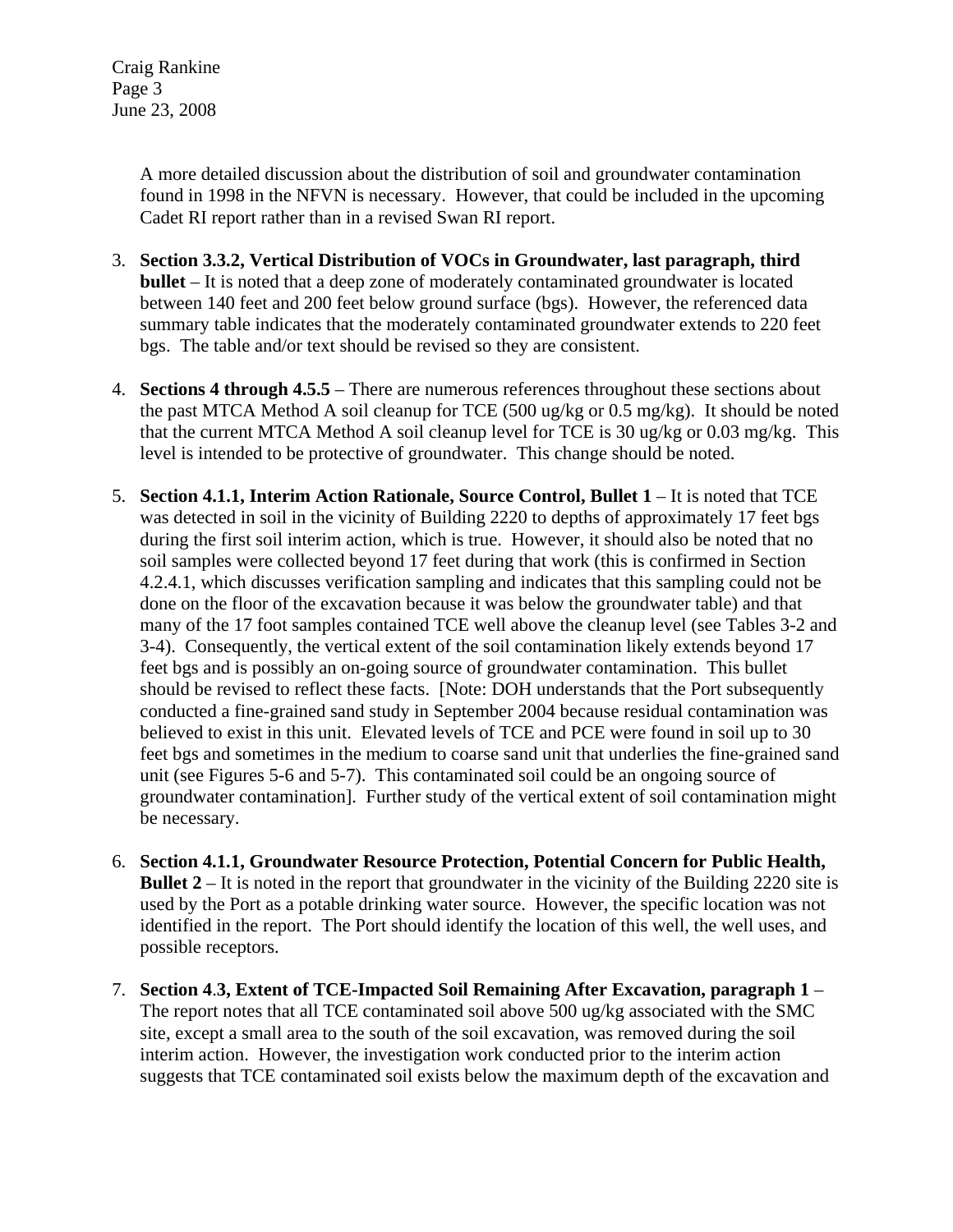Craig Rankine Page 4 June 23, 2008

> no verification sampling was conducted at the bottom of the excavation to suggest otherwise (see Section 4.2.4.1). This information should be noted.

- 8. **Section 5.1, Contaminants of Potential Concern**  The discussion about chemicals of potential concern (COPCs) precedes the discussion about the RI results. However, decisions about COPCs cannot be made prior to understanding the RI results.
- 9. **Section 5.1, Contaminants of Potential Concern, Groundwater** Vinyl chloride is not considered a COPC although it is a breakdown product of TCE and PCE. It appears that this decision was made because the vinyl chloride detection frequency above the cleanup level was less than 5%. However, when spot checking the vinyl chloride analytical results presented in the laboratory data sheets, it appears that the reporting limits for vinyl chloride often exceed the MTCA Method A groundwater cleanup level (0.2 ug/l) and Method B groundwater cleanup level (0.029 ug/l). Given these facts, vinyl chloride should be retained as a COPC. A similar evaluation of the data should be completed to see if other chemicals should be retained as COPC for groundwater as well as the other media. Also, non-detected chemical results like those associated with vinyl chloride should be added to Table 5-3 so there is a complete summary of the data results.
- 10. **Section 5.2, Remedial Investigation Work Plan** It is unclear why no further soil characterization was conducted during the RI because the vertical extent of soil contamination was not determined during the pre-RI phases. The remaining contaminated soil is an ongoing source of groundwater contamination. The rationale for no further soil characterization should be provided.
- 11. **Section 5.3.1.3, Deep Wells** The three deep wells were installed just above the Troutdale Gravel Aquifer (TGA) during the Phase 1 RI. The report indicates that they are shown on Figure 5-1. However, only one well (MW12d) is shown. The other deep wells (MW2d and MW4d) should be added to the figure.
- 12. **Section 5.3.2, Monitoring Well Sampling** The five deep wells sampled during the Phase I RI in April 1999 are all screened at the base of the USA. TCE levels ranged from <0.5 to 26.7 ug/l. MW-1d contained the highest TCE level. In February 2007, MW-1d contained 34 ug/l. MW-5d contained 5.22 ug/l TCE in April 1999. The TCE levels in MW-5d have fluctuated since then ranging from 8.9 to 8,700 ug/l through November 2006. MW-5d was subsequently decommissioned by the Port because of concerns that shallow groundwater appeared to be leaking into the well. MW-5d was replaced with MW-5dR. MW-12d contained 12.8 ug/l TCE in April 1999 with levels ranging from 14 to 20.8 ug/ through February 2007. MW-2d and MW-4d contained no TCE above detection limits during any sampling event. This strongly suggests that a portion of the TGA in the vicinity of MW-1d and MW-12d could contain TCE levels above the MCL. No TGA wells have been installed to date to determine the extent of contamination in the TGA. Because the TGA is a potential future groundwater source, this data gap should be addressed.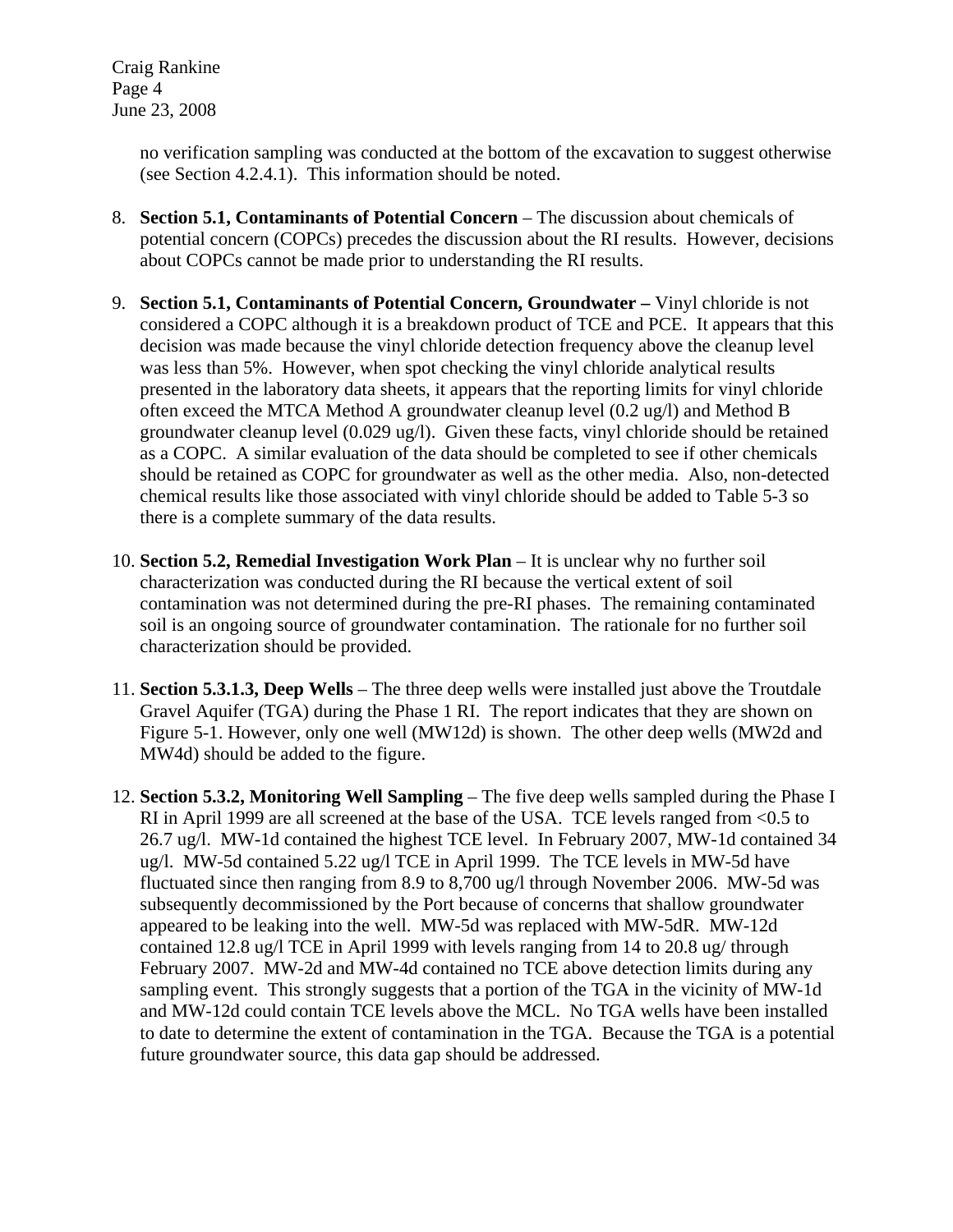Craig Rankine Page 5 June 23, 2008

- 13. **Section 5.3.3.2, 1,1,1 TCA** 1,1,1-trichloroethane (1,1,1-TCA) samples were collected from sample locations TCA-1 through TCA-3 at the SMC site and the report indicates that no 1,1,1 TCA was detected. Based on review of the analytical reports, this appears to be the case. However, the 1,1,1-TCA reporting limit for TCA-1 is 5000 ug/l so it is possible that 1,1,1-TCA exists at the Swan site but was not found because of elevated reporting limits. Reporting limits for 1,1,1-TCA at TCA-2 and TCA-3 are 1 ug/l. However, the reporting limits for all the other VOCs range from 100 to 2000 ug/l. This makes the 1,1,1-TCA reporting limits for TCA-2 and TCA-3 suspect especially when reviewing the lab data sheets, which indicates 1,1,1-TCA was analyzed separately from the other VOCs. How such a low reporting limit was achieved for 1,1,1-TCA when reporting levels for all other chemicals were high should be explained.
- 14. **Section 5.3.4.2, Groundwater/Surface Water Interconnectivity Study** The results of the study suggest that contaminated groundwater could discharge into the Columbia River. Therefore, surface water is a possible exposure pathway and should be included in the RI report.
- 15. **Section 5.4.1.3, Deep Wells** MW-14d, which was installed during the Phase II RI, is screened at the base of the USA. Since November 2000 TCE levels have ranged from 7.17 to 15.1 ug/l in that well. In February 2007, TCE was detected at 14.4 ug/l. This suggests that a portion of the TGA in the vicinity of MW-14d could have TCE levels above the MCL. This issue should be addressed.
- 16. **Section 5.6.4, Indoor Air Investigation SFVN** Table 5-15 referred to throughout this section of the report contains MTCA Method B cleanup levels and "site-specific screening levels." Ecology has determined that the screening levels are inconsistent with the MTCA cleanup regulation.
- 17. **Section 5.6.4.3, September 2006 Sampling Event** This section of the report includes a discussion about a 5 ug/m3 TCE "mitigation level." Ecology has determined that mitigation levels are inconsistent with MTCA cleanup regulation.
- 18. **Section 6.1, Groundwater Containment and Treatment at GWM** It is noted that the historical operation of the GWM production wells provided containment of the plume and prevented the plume from entering the Columbia River. Please explain how this was determined.
- 19. **Section 7.2.2, Hydrogeologic Conditions** This section describes the hydrogeologic conditions, including groundwater flow direction, for the Unconsolidated Sedimentary Aquifer (USA) and the Troutdale Gravel Aquifer (TGA). However, no data are provided to support the conclusion. For example, no groundwater flow maps (or the data used to construct these types of maps) are provided in the report although it appears that some maps might have been constructed (see page 7-7, Shallow USA Zone, third paragraph). Groundwater flow direction also appears to have been determined via modeling and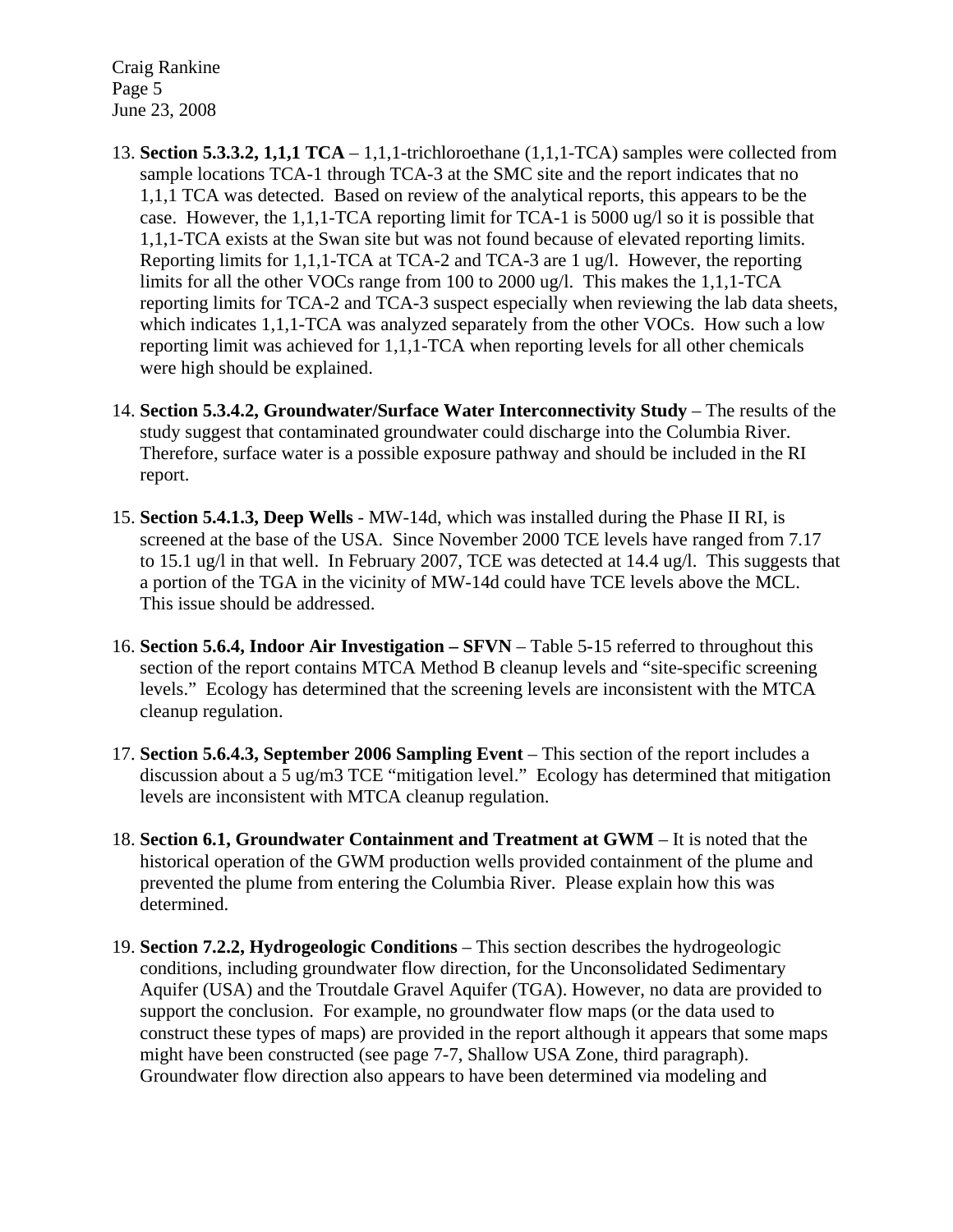Craig Rankine Page 6 June 23, 2008

> contaminant distribution. However, the modeling and contaminant distribution discussion does not occur until Sections 8 and 10, respectively.

- 20. **Section 7.3, Groundwater Flow Analysis** The report indicates that groundwater flow determinations for the project might not be accurate based on single sets of groundwater level data due to fluctuation of the Columbia River. As a result, the Port conducted a transducer study in late 2006. However, the transducer study was only completed for the intermediate zone of the USA, which has been noted to be different than the shallow and deep USA and the TGA. Flow in the shallow and deep zones of the USA appears to be similar to the intermediate zone. Based on previous versions of the RI, flow direction in the TGA was unknown and it appears to continue to be unknown because there is no mention of it in the revised report. These issues need to be addressed.
- 21. **Section 8, Groundwater Modeling Summary** DOH is relying on Ecology to determine whether the groundwater modeling is adequate for determining groundwater flow and contaminant transport at the site. DOH understands that the model is still being modified and that Ecology staff are working with the Port so they can complete the model review.
- 22. **Section 10.1, Analytical Data, paragraph 2** The RI report states that "[t]he data collected during the RI, and RI activities completed for Cadet and Swan sites, are sufficient to define the nature and extent of contamination at the SMC site and in the project area." The report goes on to say that "[t]herefore, the RI activities are determined to be complete and sufficient for a Feasibility Study and selection of a site remedy." First, the Swan RI only addresses the Swan site so the statement about the Cadet site cannot be evaluated. Second, as noted above and below, the lateral and vertical extent of soil contamination in the source area has not been determined. Third, no determination about the nature and extent of contamination can be made for the Swan site until cleanup levels have been determined. The report, however, indicates that the Port plans to address cleanup levels as part of the feasibility study. Given these facts, the RI activities for determining the nature and extent of contamination at the two sites are not complete.
- 23. **Section 10.4 Distribution of Contamination in Soil** The report indicates that the maximum concentration of TCE in soil in the vicinity of the SMC site was 17,000 ug/kg and that that soil was excavated and cleaned up. However, according to Figures 5-6 and 5-7, higher levels of TCE (from <100 ug/kg up to 33,600 ug/kg) were detected in the fine sand layer at the Swan site. TCE was also detected up to 13,307 ug/kg TCE in the sand and gravel unit that underlies the fine sand unit at the Swan site. The current MTCA TCE soil cleanup levels is 30 ug/kg, which is intended to be protective of groundwater. Consequently, contaminated soil that can affect groundwater quality remains at the site. The lateral and vertical extent of that contamination is unknown (see Figure 5-5).
- 24. **Section 10.5, Distribution of Contamination in Groundwater** The first sentence indicates that the analytical data collected during the RI are sufficient to define the chlorinated solvent plume. However, such a determination cannot be completed until cleanup levels have been determined.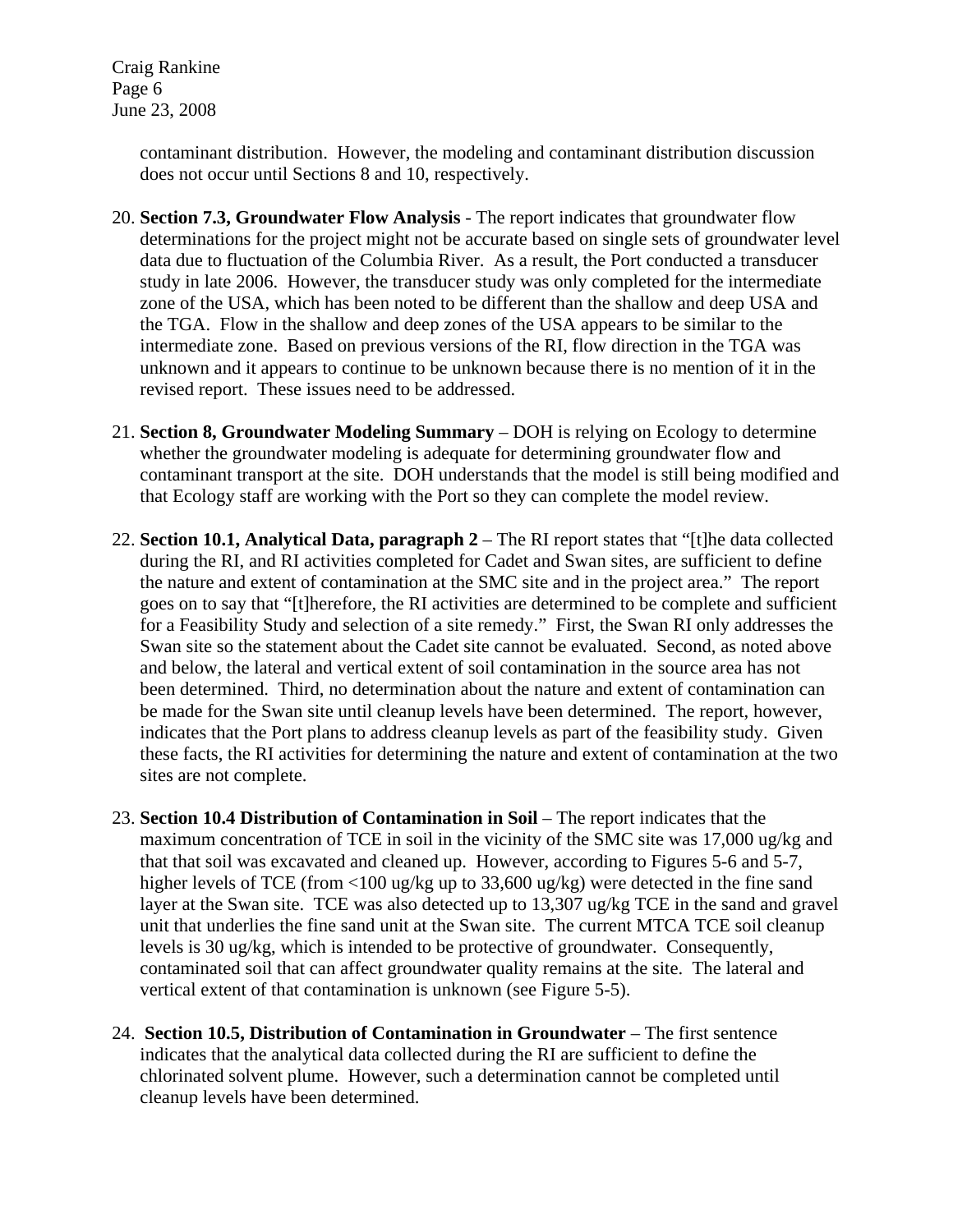Craig Rankine Page 7 June 23, 2008

25. **Section 10.5.1, Migration of TCE** –Figures 10-1 and 10-2 show TCE isoconcentrations in the project area for February 2007 for the shallow and intermediate part of the USA. Figure 10-7 shows TCE isoconcentrations for the deep USA but results are presented differently than for Figures 10-1 and 10-2. So different in fact, that at first is appears that there really is little contamination in the deep USA. However, when looking more closely at Figure 10-7 (which required a hand lens to read the very tiny print), it becomes apparent that TCE levels in the deep USA are above 5 ug/l across much of the NFVN and extends south of the SMC site. Because there is no data provided on the three maps the accuracy of the isoconcentrations could not be determined. First, Figure 10-7 should be revised to look similar to Figures 10-1 and 10-2, using text size that is readable without a hand lens. Second, the TCE levels for each well should be provided on the maps. This might require generating larger maps that are readable.

It is noted in the report that the plume configuration has not changed and the concentrations are dropping. However, no contours maps that include earlier TCE concentrations for the shallow, intermediate, and deep USA and the TGA are included in the RI to support this conclusion. Those figures should be provided.

- 26. **Section 10.5.1.1, Contaminants in the USA, Shallow and Intermediate USA Zones** According to information presented in Section 5, three intermediate depth wells were installed during the Phase 1 RI – MW4i, MW5i, and MW8i. Depth specific sampling occurred at MW4i and MW8i when the wells were being drilled. During that that one time sampling, TCE was detected from 40 to 60 feet bgs. However, the well screen was installed from 90 to 100 feet bgs at a depth where no contamination was detected. During RI Phases II and III intermediate wells appear to have been screened in contaminated zones. However, in most cases these zones did not appear to represent the zones with the highest TCE levels based on the data provided in the RI report. During Phase IV, intermediate wells were screened in the portion of the aquifer where the highest levels were detected (see Section 5.6.1.2) All these intermediate depth wells are then used to define the extent of the TCE contamination in the intermediate zone (see Figure 10-2). Given the way the wells were historically screened, it does not appear that Figure 10-2 accurately reflects the highest contaminant levels in the intermediate zone. It should be noted that the placement of the intermediate depth groundwater monitoring well screens could affect site cleanup decisions and long-term monitoring of the plume. This should be addressed.
- 27. **Section 10.5.1.1, Contaminants in the USA, Shallow and Intermediate USA Zones** It is noted that Figure 10-4 shows how Great Western Malting (GWM) wells are capturing the plume. However, there is no data provided to support that the plume is captured as shown on the figure.
- 28. **Section 10.5.1.1, Contaminants in the USA, Deep USA Zones** The text indicates that the level of TCE in the deep USA wells is slightly higher than 30 ug/l at some locations. However, when looking at Figure 10-8, some deep USA wells (e.g., MW-1d) appear to be approximately 50 ug/l. The text and figure should be consistent.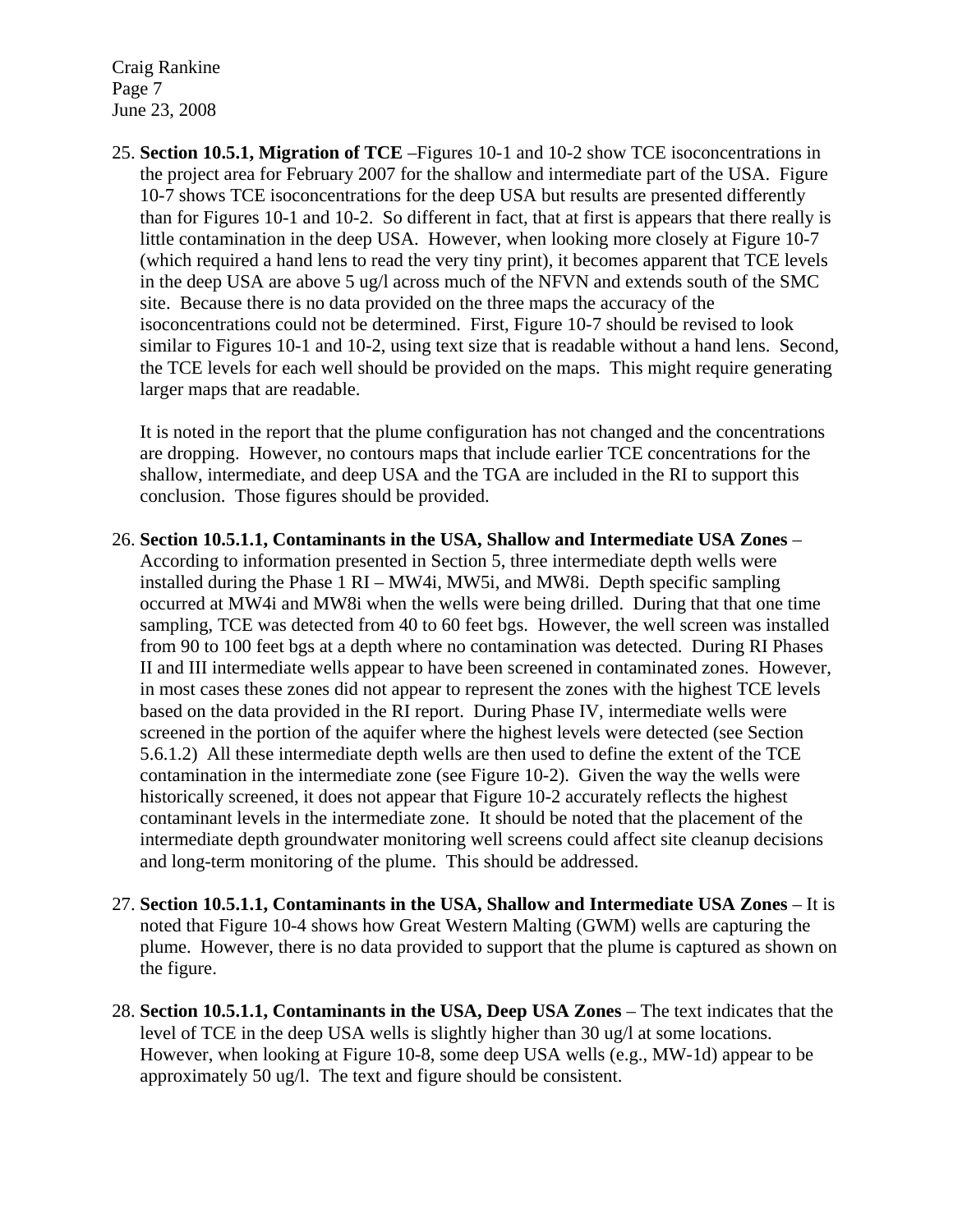Craig Rankine Page 8 June 23, 2008

- 29. **Section 10.5.1.2, Contaminants in the TGA** It is noted in the text that MW-15i is the only SMC TGA well were TCE and 1,2 cis-DCE were detected. It is also noted that VOCs were not generally detected in depth specific samples from the TGA, which were collected when the wells were drilled in 1998 to 2001, 2003, and 2004 (see Table 10-1) so some of the TGA results are old. When looking at the cross sections shown on Figures 10-4 and 10-5, which only contains some of the SMC wells, there are many instances where TCE has been found in the TGA during well drilling – see MW-16d, MW-31i, MW-32i, MW-33i, MW-35i, MW36i, MW-19i, and MW-12d. This suggests that a contaminant plume exists in the TGA. The report notes that the lower permeability of the TGA along with the pumping that occurs above the Troutdale serves to limit the extent of the plume. This could be true. However, there is no information or data about pumping and the effect on the TGA to support that conclusion. Consequently, it is unknown whether the plume in the TGA is expanding (in concentration and lateral/vertical extent) because there are only a few TGA wells installed at the SMC site and groundwater flow direction in the TGA has not been determined.
- 30. **Section 10.7, Distribution of Contamination in Indoor Air and Section 10.8, Distribution of Contamination in Outdoor Air** – The information obtained in these sections are summaries of the information that the Port presented in the draft comprehensive air monitoring plan (CAMP). DOH's comments on the draft CAMP should be considered when revising this section of the RI report and the Risk Assessment (Appendix I).
- 31. **Section 11, Risk Assessment Summary** This section only contains a risk assessment summary. See comments below on the actual risk assessment, which is presented in Appendix I.
- 32. **Section 12, Conclusions and Section 13, Recommendations**  The conclusions and recommendations should be modified to reflect the comments on the RI report.
- 33. **Appendix E, Boring Logs** A number of the water levels recorded on some of the borings logs for the second phase of the RI are reported as elevations when it appears that they are actually water levels - see for example the log for MW-5 and MW-13. A similar situation exists for other boring logs. This does not appear to be a significant problem because the more recent water levels seem correct (Table 5-22, for example).
- 34. **Appendix I, Risk Assessment** DOH's review of the risk assessment is not intended to determine compliance with MTCA but was done to assess if the potential health risks associated with the site have been adequately assessed.
- 35. **Appendix I, Section 1.1, Site Background, page 1-2** It is noted that the data and information collected during the RI supports five conclusions. However, based on review of the RI report, those conclusions are questionable. The first two conclusions (first and second bullets) are inaccurate. The lateral and vertical extent of contamination originating from the SMC is still uncertain and solvent contamination originating at the SMC site appears to have affected at least the upper TGA. The third one appears reasonable. The fourth bullet indicates that the GWM wells are capturing the plume. However, this is appears to be based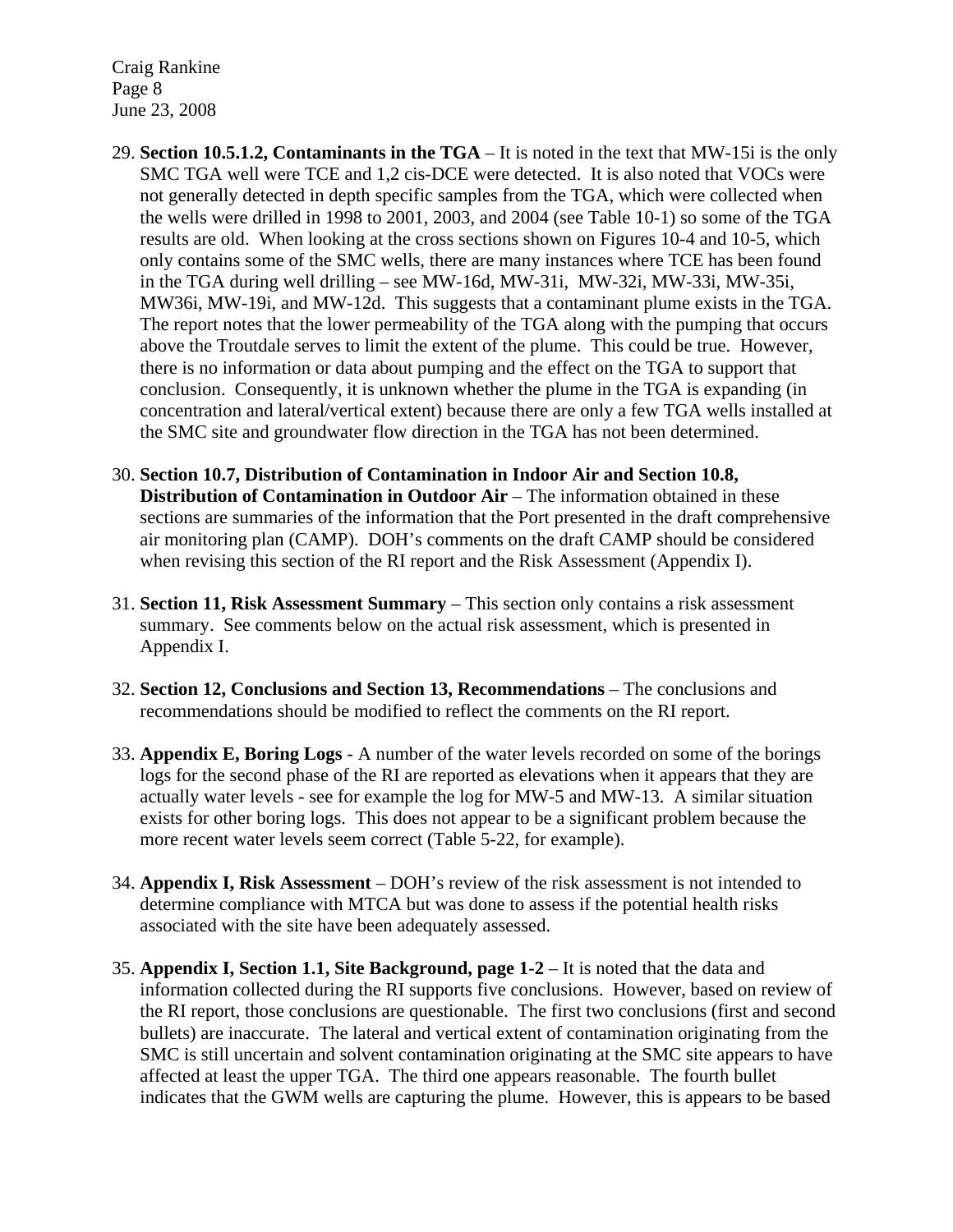Craig Rankine Page 9 June 23, 2008

> on modeling results (one monitoring well is supposed to lie between the river and the GWM wells but no information about the well (e.g., depth, screen interval) or the sampling results are provided in the RI report). The fifth bullet incorrectly states that the soils in the saturated zone have successfully been treated except for one small area. However, the information provided in the RI report suggests that the soil contamination is more extensive. In fact, the lateral and vertical extent of that contamination appears to be unknown.

- 36. **Appendix I, Section 2.1.2, Residual Soil Data** It is noted that soil sample results obtained from samples collected in the saturated zone (deeper than 17 feet bgs) were not used in the risk assessment because it was thought to be impacted by contaminated groundwater and not representative of soil contamination. However, there is no information provided to support that conclusion. Given that this site had a chlorinated solvent release, it is also possible that the contaminant levels found in the saturated zone soils are real and represent solvents that have migrated downward through the soil column and ongoing source of groundwater contamination. This needs to be addressed and will an important consideration for the feasibility study.
- 37. **Appendix I, Section 2.2, Selection of Contaminants of Concern, Groundwater** Table 1 reportedly contains a summary of the groundwater data from 2002 to 2006. However, it only contains the groundwater results obtained from the USA. No TGA groundwater results are presented although elevated solvent levels have been found in the TGA. The TGA data should be added to this table and chemicals of potential concern (COPCs) selected as appropriate because the TGA is a potential potable groundwater source.
- 38. **Appendix I, Section 2.2, Selection of Contaminants of Concern (COPC), Soil**  The MTCA Method B cleanup levels used during the COPC selection process for soils only addressed soil results obtained above the water table. It appears that the selected MTCA Method B level might not be protective of the soil to groundwater pathway. Consequently, DOH could not complete its review of the Port's proposed COPCs for soils. The Port needs to conduct further evaluation to select COPCs.
- 39. **Appendix I, Section 3.1.4.1, Exposure Point Concentrations** EPA ProUCL software was used to evaluate data distribution for all media and calculate exposure point concentrations. The results are summarized in tables. However, there is no indication exactly what data was used or how the Port used the software so it is impossible to assess if the Port's approach is reasonable. Given that this is a MTCA site, the rationale for using the EPA software rather than the MTCA Stat software is not discussed. These issues should be addressed before revising the RI report.
- 40. **Appendix I, Section 3.1.4.1, Exposure Point Concentrations, Soil –** It appears that all the soil data were lumped together to determine exposure point concentrations. This seems inconsistent with Ecology's Guidance on Sampling and Data Analysis Methods.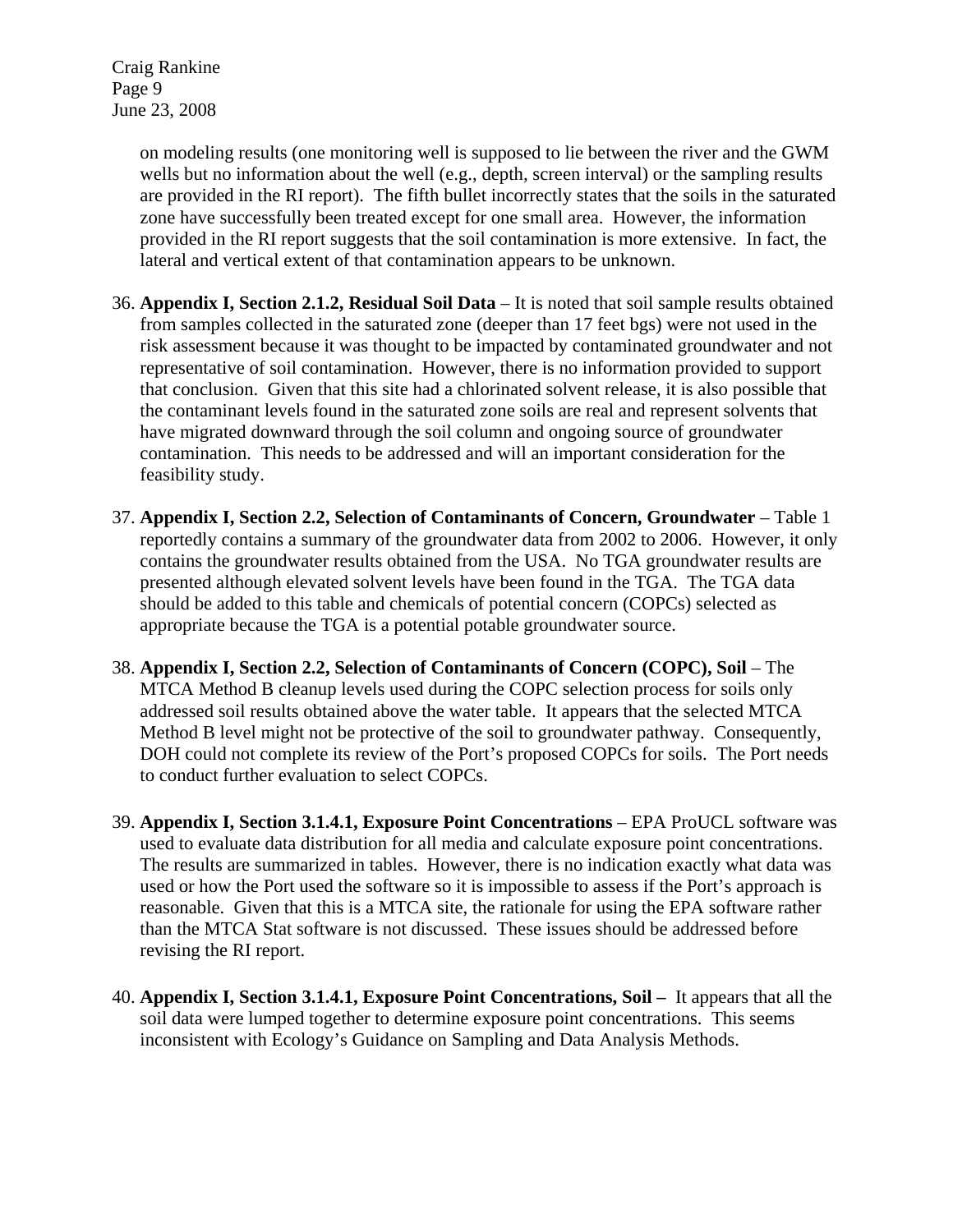Craig Rankine Page 10 June 23, 2008

- 41. **Appendix I, Section 3.1.4.1, Exposure Point Concentrations, Soil Gas and Indoor Air**  Modeling was used to try to estimate risk to workers and residents via indoor air. It is unclear why modeling was done when actual data are available to assess indoor air exposures and risk. Consequently, DOH did not review the model. The modeling results should be removed unless there is a clear reason why this adds to the risk assessment.
- 42. **Appendix I, Section 3.1.4.1, Exposure Point Concentrations, Outdoor Air**  Some of the outdoor air data collected by the Port might not be appropriate for developing exposure point concentrations.
- 43. **Appendix I, Section 3.1.4.2, Receptor Intake Assumptions**  Some of the exposure factors were selected based on "professional judgment" (see Appendix I, Table 10). The rationale for those professional judgment selections should be provided in the risk assessment.
- 44. **Appendix I, Section 3.2, Toxicity Assessment**  Table 11 provides a summary of toxicity values. However, some of the referenced values are old. For example, when comparing the toxicity values for the chemicals presented in the table, except chloroethane, to the 2007 EPA Region 6 Human Health Medium-Specific Screening Levels Summary of Toxicity Values, it was noted that a number of inhalation reference doses and some inhalation reference concentrations provided in Table 11 were inaccurate. EPA Region 6 did not have toxicity values for chloroethane but EPA Region 3 did in its 2006 risk based concentration table. The chloroethane toxicity values presented in Table 11 are all different than the EPA Region 3 values. Table 11 should be modified using the appropriate current toxicity values.
- 45. **Appendix I, Sections 3.3 Sections 3.3.6**  The risk characterization cannot be evaluated until the risk assessment comments presented here, as well as the comments on the comprehensive air monitoring plan, have been resolved.
- 46. **Appendix I, Section 3.3.1, Risk Potential from Groundwater**  It is noted in the report that a well-by-well risk analysis was requested by DOH, which is true. However, a well-by-well analysis is also required under MTCA for compliance monitoring (see WAC 173-340-720).
- 47. **Appendix I, Section 5, Conclusions and Section 6, Recommendations** The risk assessment conclusions and recommendations cannot be evaluated until the issues raised above have been addressed.

### *Conclusions*

Significant investigation of the nature and extent of contamination has been completed by the Port of Vancouver at the SMC site. This work has enhanced the understanding of site conditions. However, additional work is needed to complete the investigation. This will provide the necessary information for assessing the health risk posed by the site now and in the future. It will also be important for evaluating cleanup options that will reduce the public's possible exposures at the site. DOH will further assess exposures once the additional information and data is provided.